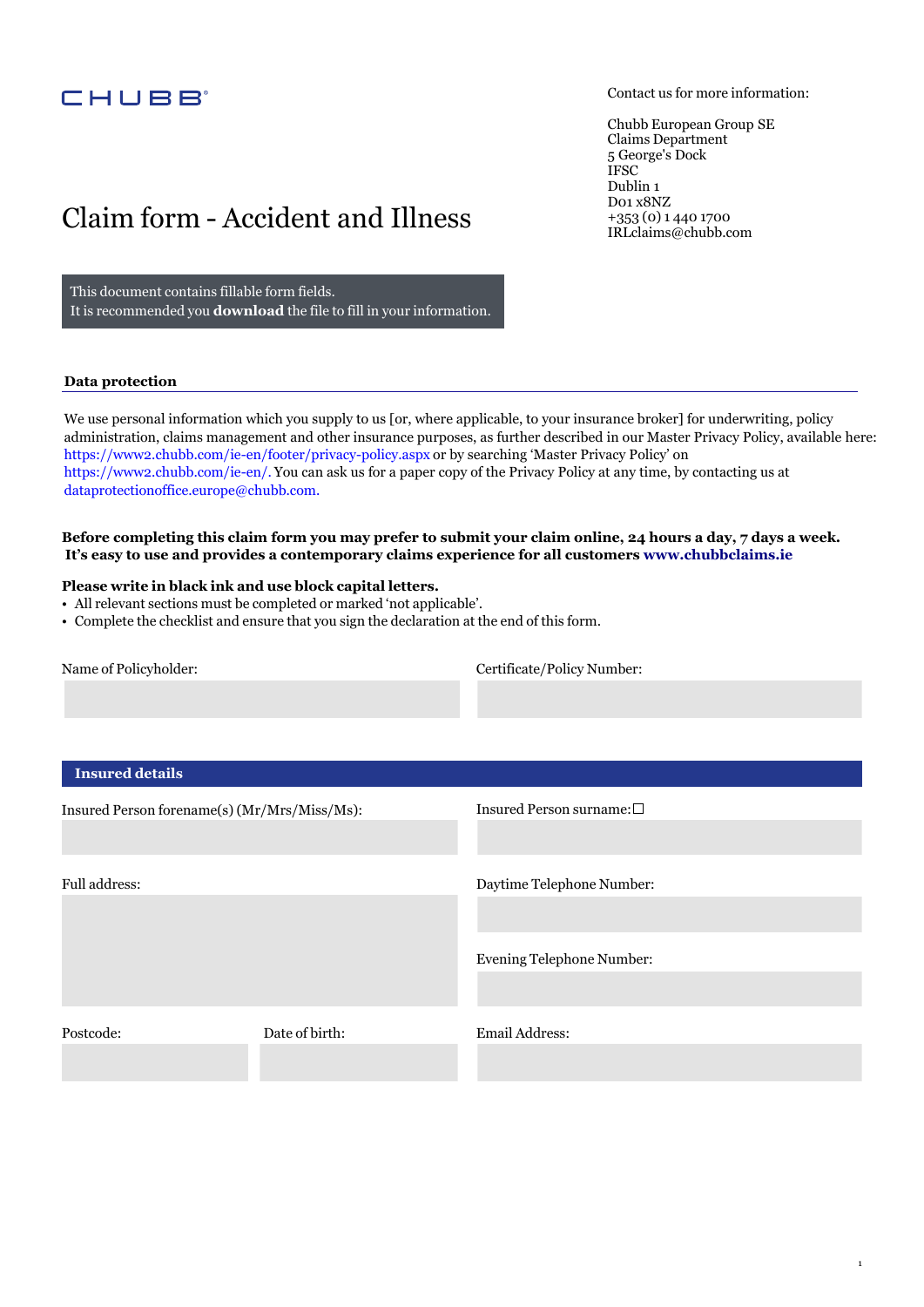### **1. Claim details**

| Did you suffer an injury or an illness?                                      | Injury<br>Illness                |               |                                                                   |
|------------------------------------------------------------------------------|----------------------------------|---------------|-------------------------------------------------------------------|
| Please give date, time and place where injured or taken ill:<br>Date / time: |                                  | Place:        |                                                                   |
|                                                                              |                                  |               |                                                                   |
| Have you suffered from this injury/illness<br>in the past?                   | $\Box$ No<br>Yes<br>$\mathbf{L}$ |               | If 'Yes' please give details (including dates and any treatment): |
|                                                                              |                                  |               |                                                                   |
|                                                                              |                                  |               |                                                                   |
| Do you consider anyone to blame for the injury or illness?                   | $\perp$                          | $Yes \Box No$ | If 'Yes' please provide details:                                  |
| Name of Insurer/Company/<br><b>Individual</b>                                | <b>Address/Contact Details</b>   |               | <b>Any Reference Numbers</b>                                      |
|                                                                              |                                  |               |                                                                   |
|                                                                              |                                  |               |                                                                   |
|                                                                              |                                  |               |                                                                   |

## If you were injured, please state:

## How the injury occurred: The injuries sustained (please include details of any broken bones):

If you were ill, please state:

Full details of the illness: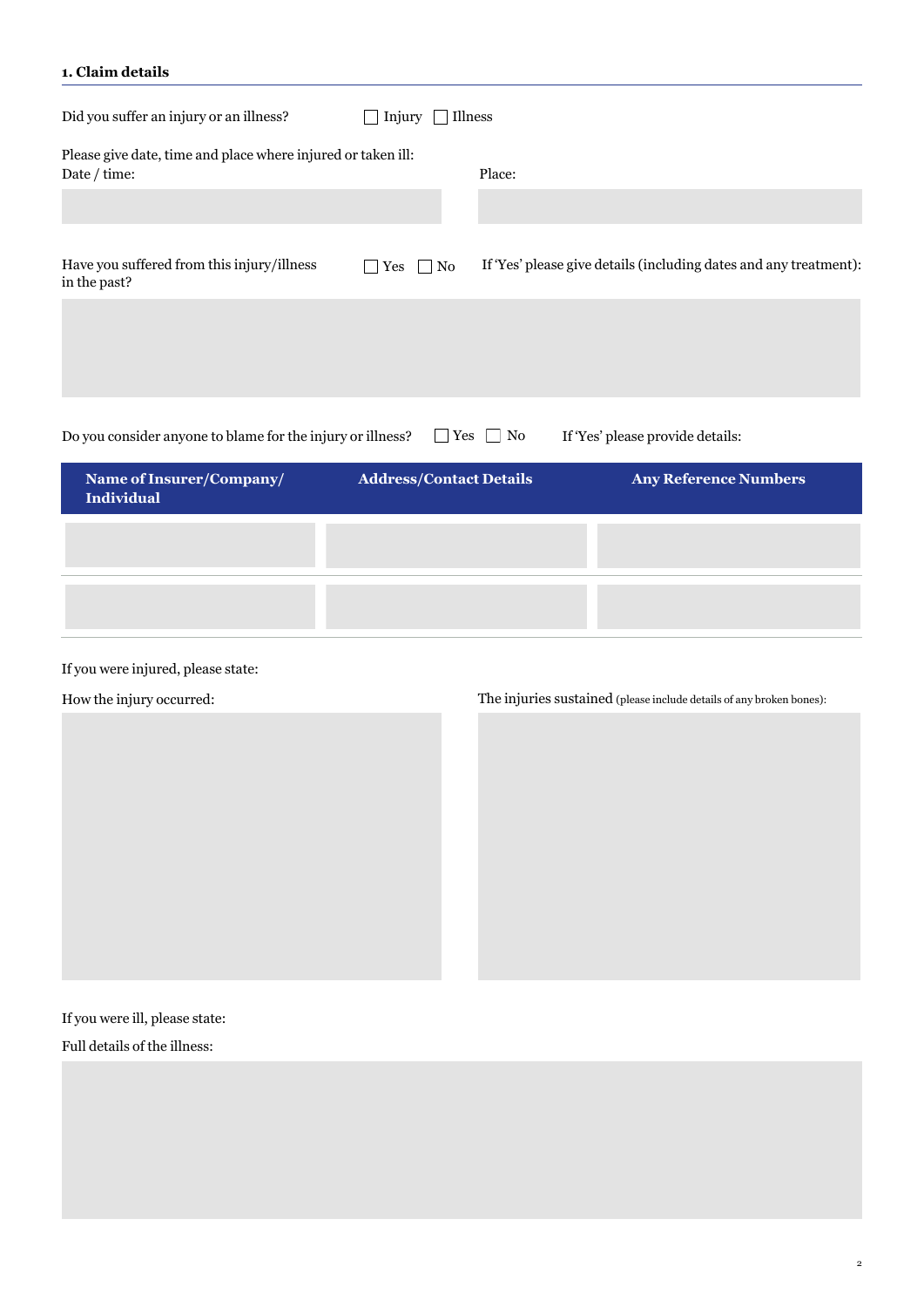## **2. Employment Details**

| What is your occupation?                                                                                                                                |           |            |                   |                                                                          |     |
|---------------------------------------------------------------------------------------------------------------------------------------------------------|-----------|------------|-------------------|--------------------------------------------------------------------------|-----|
| As a result of the illness/injury, did you miss time at work?<br>No<br>$\Box$ Yes                                                                       |           |            |                   | If No, please proceed to section 3 Hospital Statement                    |     |
| Name, address and telephone number of Employer:                                                                                                         |           |            |                   | Please describe the duties that you perform in your<br>usual occupation: |     |
|                                                                                                                                                         |           |            |                   |                                                                          |     |
| Please provide your period of employment:                                                                                                               |           |            |                   |                                                                          |     |
| From:                                                                                                                                                   | To:       |            |                   | The date you ceased working?                                             |     |
| Have you returned to work?                                                                                                                              |           | Yes        | $\Box$ No         | If Yes, please confirm the date you returned to work:                    |     |
|                                                                                                                                                         |           |            |                   |                                                                          |     |
| If you have not returned to work, on which date do you hope<br>to do so?                                                                                |           |            |                   |                                                                          |     |
|                                                                                                                                                         |           |            |                   |                                                                          |     |
|                                                                                                                                                         |           |            |                   |                                                                          |     |
|                                                                                                                                                         |           |            |                   |                                                                          |     |
| 3. Hospital statement<br>Were you hospitalised as a result of your                                                                                      |           | <b>Yes</b> | $\Box$ No         | If No, please proceed to section 4 Doctor's Statement                    |     |
| injury/illness?<br>This section must be fully completed by hospital medical staff or records department - any fee for completion of this section is the |           |            |                   |                                                                          |     |
| responsibility of the insured person:                                                                                                                   |           |            |                   |                                                                          |     |
| Type of hospital/ward:                                                                                                                                  |           |            |                   | Name of Doctor or Consultant in charge:                                  |     |
| The dates admitted and released:<br>Admitted:                                                                                                           | Released: |            |                   |                                                                          |     |
|                                                                                                                                                         |           |            |                   |                                                                          |     |
|                                                                                                                                                         |           |            |                   | From:                                                                    | To: |
| Was any period spent in intensive care:                                                                                                                 |           | $\Box$ Yes | $\blacksquare$ No |                                                                          |     |
|                                                                                                                                                         |           |            |                   |                                                                          |     |
| Was any surgery required:                                                                                                                               |           | $\Box$ Yes | $\Box$ No         | If Yes, please provide a description of the surgery :                    |     |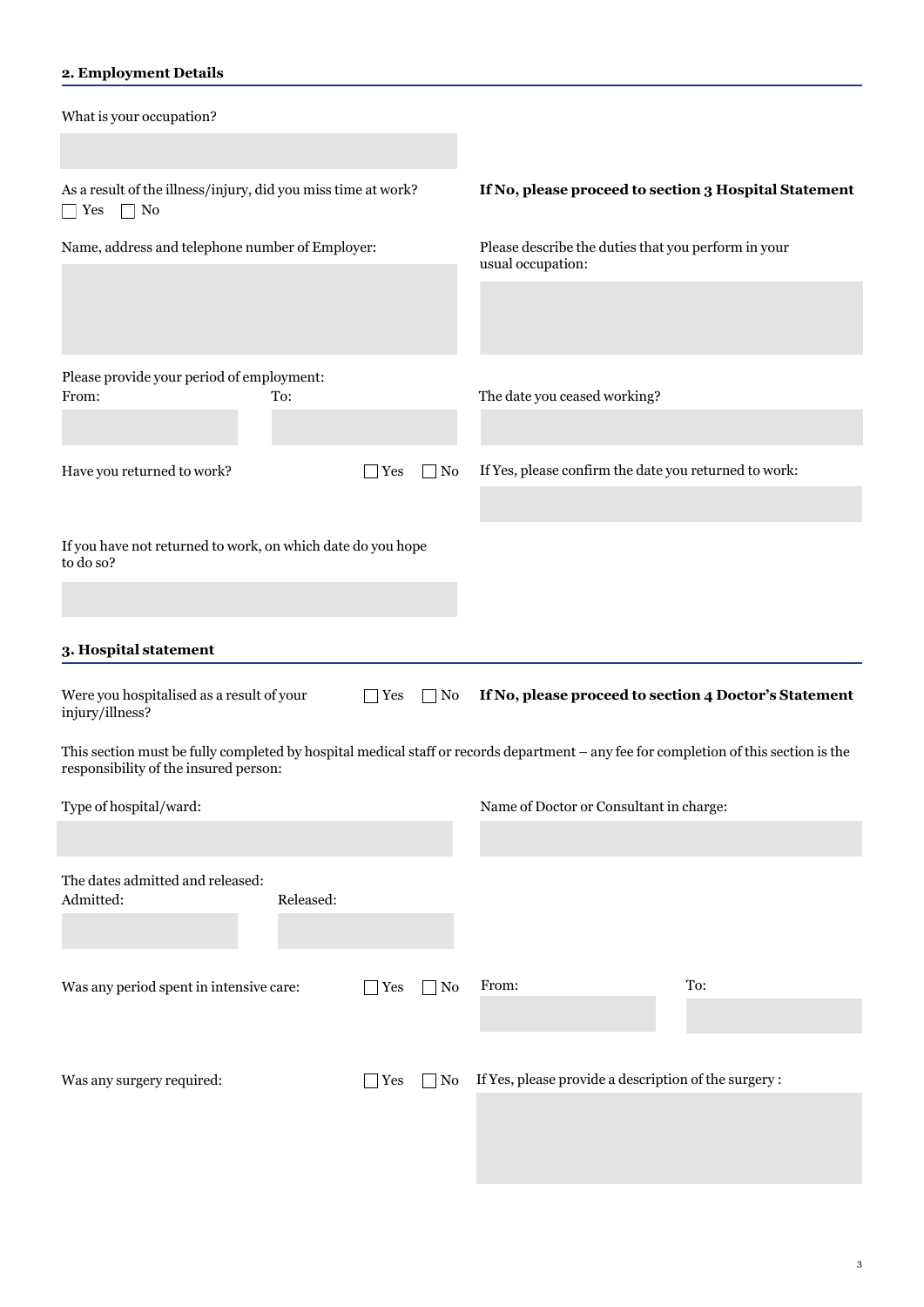| Was the patient subsequently confined to their<br>$\Box$ Yes<br>home on medical grounds? | $\Box$ No | If Yes, please gives dates:<br>From:                   | To: |
|------------------------------------------------------------------------------------------|-----------|--------------------------------------------------------|-----|
| Is there any additional information that you feel is relevant?                           |           |                                                        |     |
| Signed:                                                                                  |           | Dated:                                                 |     |
| Position held in Hospital:                                                               |           | Qualifications:                                        |     |
| Please use validation stamp or complete in block capitals:                               |           | Validation stamp:                                      |     |
| Hospital Name:                                                                           |           |                                                        |     |
| Address:                                                                                 |           |                                                        |     |
| Telephone No:                                                                            |           | Thank you for your assistance in completing this form. |     |

## **4. Doctor's statement**

This section must be fully completed by your own doctor or doctor providing outpatient treatment' - any fee for completion of this section is the responsibility of the Insured Person.

Patient's Name: (Mr, Mrs, Miss, Ms) Date of Birth:

Please give full details of injury/illness: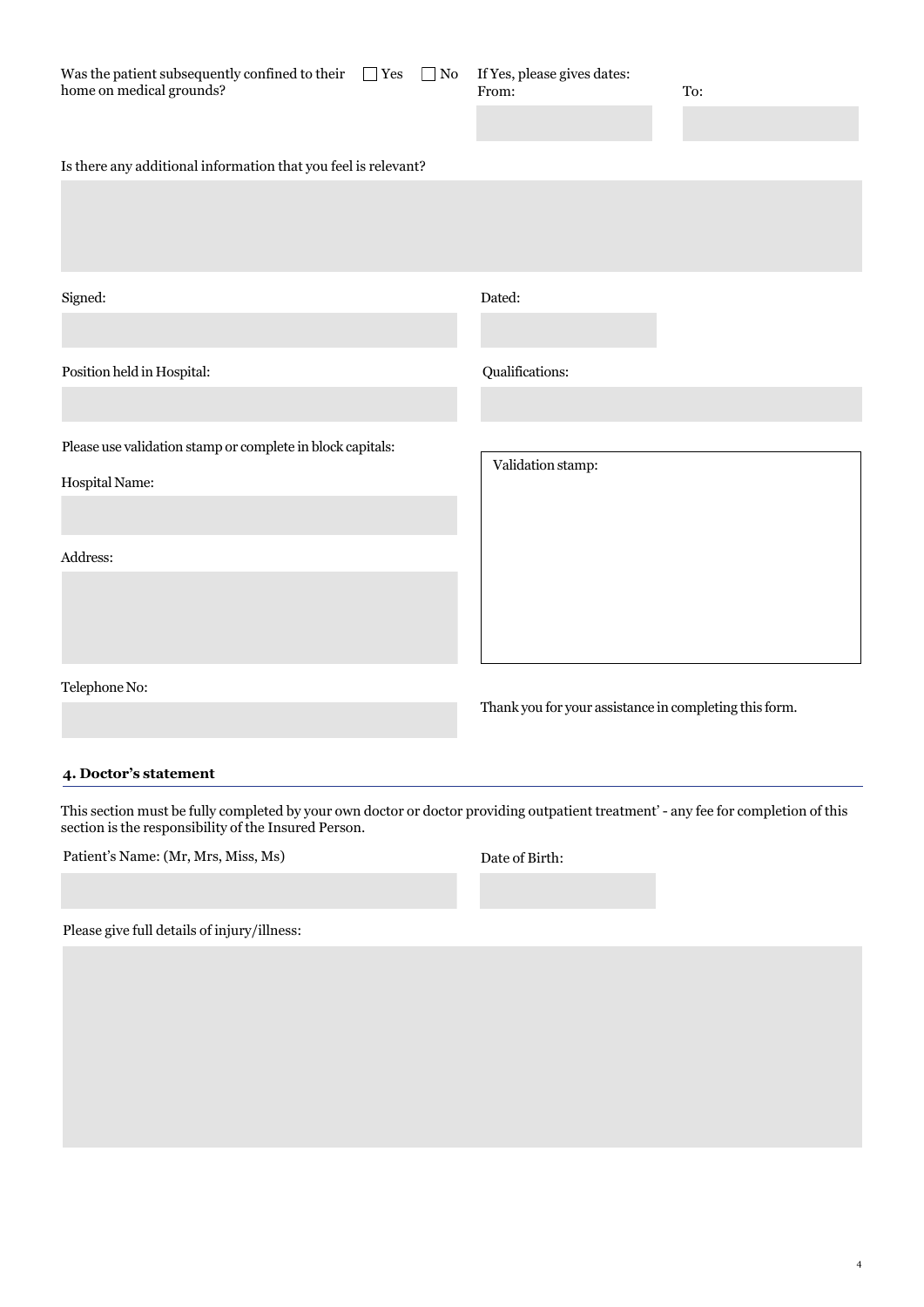If you have fully completed these sections and require to add more detail, please continue on a separate piece of paper and attach to your claim form, providing your name and certificate/policy number.

| Has the patient ever suffered with this or any similar<br>condition before the present episode? | $\Box$ No<br><b>Yes</b>                                                   |
|-------------------------------------------------------------------------------------------------|---------------------------------------------------------------------------|
| When did the patient first receive medical<br>attention for this condition?                     | If yes, please give details including dates treatment<br>and consultation |
|                                                                                                 |                                                                           |
| Are you the patient's usual Doctor:                                                             | On what date did incapacity commence?                                     |
| $\Box$ Yes<br>$\Box$<br>$\rm No$<br>If NO please give name and address of usual Doctor:         |                                                                           |
|                                                                                                 | Is patient still incapacitated?<br>$\Box$ No<br>Yes                       |
|                                                                                                 | If YES when will patient be able to return to work?                       |
| Was the patient hospitalised as a result of this condition?                                     | If NO when did incapacity cease?                                          |
|                                                                                                 |                                                                           |
| Is there any additional information that you feel is relevant?                                  |                                                                           |
|                                                                                                 |                                                                           |
| Signed:                                                                                         | Dated:                                                                    |
|                                                                                                 |                                                                           |
| Position held in Hospital:                                                                      | Qualifications:                                                           |
|                                                                                                 |                                                                           |
| Please use validation stamp or complete in block capitals:<br><b>Hospital Name:</b>             | Validation stamp:                                                         |
|                                                                                                 |                                                                           |
| Address:                                                                                        |                                                                           |
|                                                                                                 |                                                                           |
|                                                                                                 |                                                                           |

Telephone No:

Thank you for your assistance in completing this form.